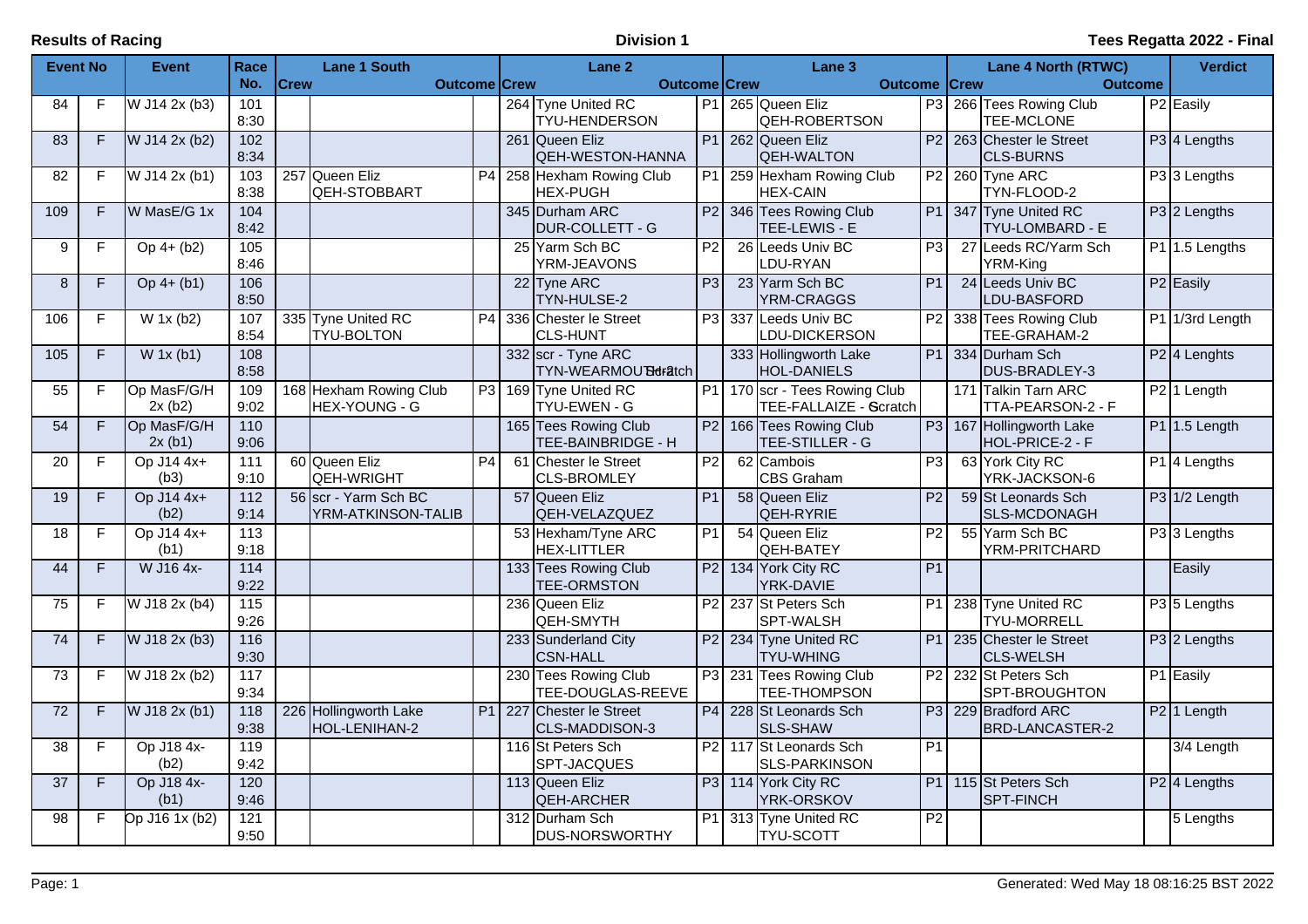| <b>Event No</b> |    | <b>Event</b>          | Race                      |             | <b>Lane 1 South</b>                         |                     | Lane <sub>2</sub>                                  |                | Lane <sub>3</sub>                                          |                 | Lane 4 North (RTWC)                                           | <b>Verdict</b>             |
|-----------------|----|-----------------------|---------------------------|-------------|---------------------------------------------|---------------------|----------------------------------------------------|----------------|------------------------------------------------------------|-----------------|---------------------------------------------------------------|----------------------------|
|                 |    |                       | No.                       | <b>Crew</b> |                                             | <b>Outcome Crew</b> | <b>Outcome Crew</b>                                |                | <b>Outcome Crew</b>                                        |                 | <b>Outcome</b>                                                |                            |
| 97              | F. | Op J16 1x (b1)        | 122<br>9:54               |             | 308 Chester le Street<br><b>CLS-ALLISON</b> | P <sub>3</sub>      | 309 Durham Sch<br>DUS-SUTER-2                      | P1             | 310 Tees Rowing Club<br>TEE-MAKEPEACE DNF                  |                 | 311 Queen Eliz<br>QEH-CARDNELL                                | P <sub>2</sub> Easily      |
| 31              | F  | W J13 4x+             | 123<br>9:58               |             |                                             |                     | 96 Sunderland City<br><b>CSN-VAN MALLAND</b>       | P <sub>2</sub> | 97 Hexham Rowing Club<br><b>HEX-STANFORD</b>               | P1              |                                                               | Easily                     |
| 4               | F  | Mx MasD/E 8+          | 124<br>10:10              |             |                                             |                     | 10 Ancholme RC<br><b>ANC-BARKER - E</b>            | P <sub>1</sub> | 11 Tees Rowing Club<br>TEE-BURNS - D                       | $\overline{P2}$ |                                                               | 2 Lengths                  |
| 46              | F. | Op 2-                 | 125<br>10:14              |             | 137 Queen Eliz<br>QEH-GIBBARD               | P <sub>4</sub>      | 138 Durham ARC<br><b>DUR-EVIRGEN</b>               | P3             | 139 Leeds Univ BC<br>LDU-WASTLING                          | P1              | 140 Berwick ARC<br>BER-EKE-2                                  | P2 1/3rd Length            |
| 65              | F  | Op J15 2x (b4)        | 126<br>10:18              |             |                                             |                     | 203 Tyne United RC<br>TYU-LIDDLE-2                 |                | P2 204 St Peters Sch<br>SPT-GIBSON                         | P1              | 205 Sunderland City<br>CSN-SCOTT-KENNEDY                      | P3 Easily                  |
| 64              | F. | Op J15 2x (b3)        | 127<br>10:22              |             | 199 York City RC<br><b>YRK-MORRIS</b>       | P <sub>1</sub>      | 200 Hexham/Tyne ARC<br><b>TYN-MCGOWAN</b>          |                | P <sub>2</sub> 201 Tyne United RC<br><b>TYU-WALTERS</b>    |                 | P3 202 Sunderland City<br><b>CSN-URWIN-2</b>                  | P4 5 Lengths               |
| 63              | F  | Op J15 2x (b2)        | 128<br>10:26              |             |                                             |                     | 196 Durham Sch<br><b>DUS-PURVES LIDDELL</b>        |                | P1 197 Bradford ARC<br>BRD-WATTERSTON-2                    |                 | P3 198 Durham ARC<br>DUR-KENNEDY-WHAR                         | P <sub>2</sub> Easily      |
| 62              | F. | Op J15 2x (b1)        | 129<br>10:30              |             |                                             |                     | 193 St Peters Sch<br>SPT-HODGSON                   |                | P3 194 St Peters Sch<br><b>SPT-GREEN</b>                   |                 | P1 195 Durham ARC<br><b>DUR-BOLTON</b>                        | P <sub>2</sub> Easily      |
| 116             | F  | W J15 1x (b2)         | 130<br>10:34              |             |                                             |                     | 370 Sunderland City<br><b>CSN-STOKER-2</b>         |                | P <sub>2</sub> 371 Chester le Street<br><b>CLS-YOULTON</b> | P1              | 372 Berwick ARC<br>BER-BAPTIE-2                               | P3 2.5 Lenghts             |
| 115             | F  | $W$ J15 1x (b1)       | $\overline{131}$<br>10:38 |             |                                             |                     | 367 Bradford ARC<br><b>BRD-TEMPLE</b>              |                | P3 368 Chester le Street<br><b>CLS-SMITH</b>               |                 | P2 369 Chester le Street<br>ICLS-PALMER-2                     | P1 Easily                  |
| 13              | F  | W J154+               | $\overline{132}$<br>10:42 |             | 38 Yarm Sch BC<br>YRM-LAVERICK              | P <sub>1</sub>      | 39 Yarm Sch BC<br>YRM-BARDGETT                     | P <sub>4</sub> | 40 Queen Eliz<br><b>QEH-VAN HINSBERG</b>                   | $\overline{P3}$ | 41 St Peters Sch<br>SPT-CUNLIFFE-LISTER                       | P <sub>2</sub> 1.5 Lengths |
| 33              | F. | Op 4x- (b2)           | 133<br>10:46              |             | 102 Chester le Street<br><b>CLS-WRACK</b>   | P3                  | 103 York St John RC<br><b>YSJ 4x Dodds</b><br>Disq |                | 104 York City RC<br><b>YRK-NORTON</b>                      |                 | $P2$ 105 Tyne ARC<br><b>TYN-BARWICK</b>                       | P1 Easily                  |
| 32              | F  | Op 4x- (b1)           | 134<br>10:50              |             | 98 York City RC<br>YRK-JACKSON-2            | P <sub>1</sub>      | 99 Sunderland City<br><b>CSN-HULL</b>              |                | P3 100 Tees Rowing Club<br><b>TEE-ATKINSON</b>             | P2              | 101 Hexham Rowing Club<br><b>HEX-HESLOP</b>                   | $\overline{P4 1}$ Length   |
| 108             | F. | W MasB/C 1x<br>(b2)   | $\overline{135}$<br>10:54 |             |                                             |                     | 342 Tyne United RC<br><b>TYU-MILBURN - C</b>       |                | $PI$ 343 Tyne ARC<br>TYN-MORRANT - B                       |                 | P2 344 Tyne ARC<br><b>TYN-GRAY - B</b>                        | $P3$ 1 1/4 Lengths         |
| 107             | F  | W MasB/C 1x<br>(b1)   | 136<br>10:58              |             |                                             |                     | 339 Durham ARC<br>DUR-TERRY-2 - C                  |                | P1 340 York City RC<br>YRK-REZACOVA - B                    |                 | P2 341 Talkin Tarn ARC<br>TTA-ROBINSON-2 - B                  | P3 3 Lengths               |
| 5               | F. | $Mx$ MasF/G 8+        | 137<br>11:02              |             |                                             |                     | 12 Durham ARC<br><b>DUR-MERCHANT - G</b>           | P2             | 13 Bradford ARC<br><b>BRD-MYERS - F</b>                    | P1              |                                                               | 3/4 Length                 |
| 52              | F  | Op MasC/D/E<br>2x(b1) | 138<br>11:06              |             | 157 Lakeland RC<br>LKL-MACTAVISH-2 - D      | P1                  | 158 Tyne United RC<br>TYU-COPELAND-2 - D           |                | P4 159 Durham ARC<br><b>DUR-FORSTER - C</b>                | P2              | 160 Hexham Rowing Club<br>HEX-CARDNELL - C                    | P3 3 Lengths               |
| 53              | F. | Op MasC/D/E<br>2x(b2) | 139<br>11:10              |             | 161 Sunderland City<br>CSN-RICHARDSON-2 -   | P1                  | 162 Hexham Rowing Club<br>HEX-GOLD-2 - E           |                | P4 163 Tyne United RC<br><b>TYU-GREENE - E</b>             |                 | P <sub>2</sub> 164 Chester le Street<br><b>CLS-PALMER - C</b> | $P3$ 3 Lengths             |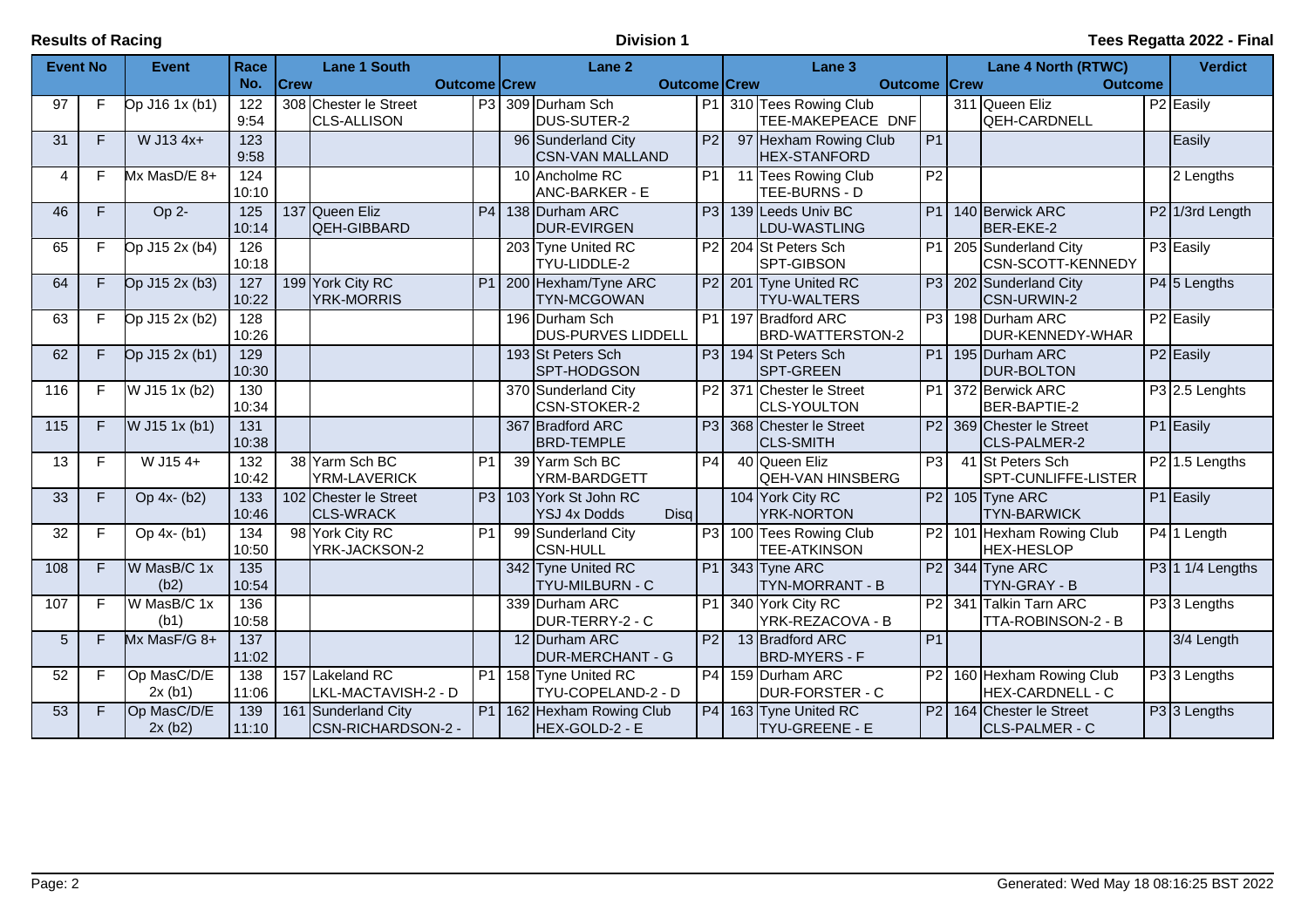| <b>Event No</b> |                | <b>Event</b>        | Race                      |             | <b>Lane 1 South</b>                          |                 | Lane 2                                               |                | Lane 3                                                |                 |             | <b>Lane 4 North (RTWC)</b>                   |                 | <b>Verdict</b>                      |
|-----------------|----------------|---------------------|---------------------------|-------------|----------------------------------------------|-----------------|------------------------------------------------------|----------------|-------------------------------------------------------|-----------------|-------------|----------------------------------------------|-----------------|-------------------------------------|
|                 |                |                     | No.                       | <b>Crew</b> | <b>Outcome Crew</b>                          |                 | <b>Outcome Crew</b>                                  |                | <b>Outcome</b>                                        |                 | <b>Crew</b> | <b>Outcome</b>                               |                 |                                     |
| 21              | F              | Op J13 4x+          | 201<br>12:00              |             |                                              |                 | 64 Chester le Street<br><b>ICLS-LOWES</b>            | P <sub>1</sub> | 65 Hexham Rowing Club<br><b>HEX-WRIGHT</b>            | P <sub>2</sub>  |             | 66 Sunderland City<br><b>CSN-JOHNSON</b>     |                 | P3 Easily                           |
| 85              | F              | W J13 2x            | $\overline{202}$<br>12:04 |             |                                              |                 | 267 Chester le Street<br><b>CLS-KANE</b>             |                | P2 268 York City RC<br>YRK-DAVIE-3                    | P1              |             | 269 Tees Rowing Club<br>TEE-PICKERING        |                 | P3 1 3/4                            |
| 10              | F              | Op J15 4+           | 203<br>12:08              |             |                                              |                 | 28 Queen Eliz<br>QEH-WILLIAMS                        | P <sub>1</sub> | 29 St Peters Sch<br>SPT-CARTER                        | $\overline{P2}$ |             | 30 Yarm Sch BC<br>YRM-HEGAB                  |                 | $P3$ 2 1/2                          |
| $\overline{23}$ | F              | W MasC/D/E<br>$4x+$ | 204<br>12:16              |             | 67 Tees Rowing Club<br>TEE-MORTIMER - E      | $\overline{P1}$ | 68 York City RC<br>YRK-JACKSON - D                   | P3             | 69 Ancholme RC<br>ANC-BARKER-2 - D                    | P <sub>2</sub>  |             | 70 Bradford ARC<br><b>BRD-GREENBANK - C</b>  |                 | $P4$ 2 1/2                          |
| $\overline{26}$ | F              | $W$ J15 4x+<br>(b3) | 205<br>12:20              |             | 79 Queen Eliz<br>QEH-SWAN                    | P <sub>2</sub>  | 80 St Leonards Sch<br><b>SLS-WILKES</b>              | P3             | 81 Sunderland City<br><b>CSN-STOKER</b>               | P4              |             | 82 York City RC<br>YRK-BOSHOFF               |                 | P1 Easily                           |
| $\overline{25}$ | F              | W J15 4x+<br>(b2)   | $\overline{206}$<br>12:24 |             | 75 Queen Eliz<br><b>QEH-PORTER</b>           | $\overline{P2}$ | 76 St Peters Sch<br>SPT-WATSON                       | P4             | 77 Hexham Rowing Club<br><b>HEX-DENBURY</b>           | P3              |             | 78 Chester le Street<br>CLS-PALMER-4         |                 | $P1$ 1/4 lengths                    |
| 24              | F              | W J15 4x+<br>(b1)   | $\overline{207}$<br>12:28 |             | 71 Yarm Sch BC<br>YRM-NICHOLSON              | P <sub>3</sub>  | 72 St Peters Sch<br>SPT-ROBERTS                      | P <sub>4</sub> | 73 Yarm Sch BC<br>YRM-LAVERICK-2                      | P <sub>2</sub>  |             | 74 Tyne ARC<br><b>TYN-LANCON</b>             |                 | $P1$ 2 1/2 lengths                  |
| 86              | F              | Mx MasB/C/D<br>2x   | $\overline{208}$<br>12:32 |             |                                              |                 | 270 Lakeland RC<br>LKL-MACTAVISH - D                 |                | P3 271 Hollingworth Lake<br>HOL-MILLER - D            | <b>P1</b>       |             | 272 Hollingworth Lake<br>HOL-HOWORTH-2-2 -   |                 | P <sub>2</sub> Canvas               |
| 117             | F              | W J14 1x            | 209<br>12:36              |             | 373 Bradford ARC<br>BRD-MCDONALD-2           |                 | P1 374 Tyne ARC<br><b>TYN-FLOOD</b>                  |                | P3 375 Chester le Street<br>CLS-GIBSON-LEE            | P4              |             | 376 Chester le Street<br><b>CLS-MATTHEWS</b> | $\overline{P2}$ |                                     |
| 69              | F              | W 2x (b2)           | 210<br>12:40              |             | 215 Durham ARC<br>DUR-CHAMBERLAIN            | P <sub>1</sub>  | 216 York St John RC<br><b>YSJ 2x Elliott</b><br>Disq |                | 217 Tees Rowing Club<br><b>TEE-STUART</b>             | P2              |             | 218 Leeds Univ BC<br>LDU-COOPER              | $\overline{P3}$ |                                     |
| 68              | $\overline{F}$ | W 2x (b1)           | 211<br>12:44              |             |                                              |                 | 212 Leeds Univ BC<br>LDU-BONNOR                      |                | P1 213 Tees Rowing Club<br><b>TEE-WILSON</b>          |                 |             | P3 214 Durham ARC<br>DUR-FLECK               |                 | P <sub>2</sub> <sup>3</sup> lengths |
| 67              | F              | Op J14 2x (b2)      | 212<br>12:48              |             | 208 Chester le Street<br><b>CLS-MARSHALL</b> | $\overline{P4}$ | 209 York City RC<br>YRK-JACKSON-3                    |                | P1 210 Tyne ARC<br><b>TYN-WALTON</b>                  |                 |             | P3 211 Queen Eliz<br>QEH-RYRIE-2             |                 | P <sub>2</sub> Easily               |
| 66              | F.             | Op J14 2x (b1)      | 213<br>12:52              |             |                                              |                 | 206 Hexham Rowing Club<br><b>HEX-CANTWELL</b>        |                | P2 207 Queen Eliz<br>QEH-LLOYD                        | P <sub>1</sub>  |             |                                              |                 | 4 lengths                           |
| 35              | F              | Op MasD/E<br>$4x -$ | 214<br>12:56              |             |                                              |                 | 108 Sunderland City<br>CSN-HUNT - E                  |                | P1   109   Hexham Rowing Club<br>HEX-GOLD - D         | P2              |             | 110 Tyne United RC<br>TYU-COPELAND - D       |                 | P3 Easily                           |
| $\overline{34}$ | F              | Op MasA/C<br>$4x -$ | 215<br>13:00              |             |                                              |                 | 106 Chester le Street<br><b>CLS-HUTCHINSON - C</b>   |                | P2 107 Tyne ARC<br>TYN-BARWICK-2 - A                  | $\overline{P1}$ |             |                                              |                 | Easily                              |
| 102             | F              | Op J15 1x (b4)      | 216<br>13:04              |             |                                              |                 | 324 Tyne United RC<br><b>TYU-LIDDLE</b>              |                | P3 325 Bradford ARC<br><b>BRD-PENKETH</b>             | P2              |             | 326 Bradford ARC<br><b>BRD-WATTERSTON</b>    |                 | P1 4 lengths                        |
| 101             | $\overline{F}$ | Op J15 1x (b3)      | 217<br>13:08              |             |                                              |                 | 321 Queen Eliz<br>QEH-PALMER                         |                | P2 322 Berwick ARC<br><b>BER-GUERIN-2</b>             | P1              |             | 323 Queen Eliz<br>QEH-SEWELL                 |                 | P3 Easily                           |
| 100             | F              | Op J15 1x (b2)      | $\overline{218}$<br>13:12 |             |                                              |                 | 318 Tyne United RC<br><b>TYU-REID</b>                |                | P1 320 Durham Sch<br><b>DUS-SHEERAN</b><br><b>DNF</b> |                 |             |                                              |                 |                                     |
| 99              | F.             | Op J15 1x (b1)      | 219<br>13:16              |             | 314 Tees Rowing Club<br><b>TEE-MURPHY</b>    | P <sub>1</sub>  | 315 Durham Sch<br><b>DUS-PURVES LIDDELL</b>          |                | P4 316 Chester le Street<br><b>CLS-CLEUGH</b>         | P2              |             | 317 Bradford ARC<br><b>BRD-VAN LOPIK</b>     |                 | $P3$ 1/2 length                     |
| 77              | F              | W J16 2x (b2)       | 220<br>13:20              |             |                                              |                 | 242 Tees Rowing Club<br>TEE-MORLEY                   |                | P1 243 Tees Rowing Club<br>TEE-MITCHELL               | $\overline{P2}$ |             |                                              |                 | Easily                              |
| 76              | F              | W J16 2x (b1)       | $\overline{221}$<br>13:24 |             |                                              |                 | 381 Tyne ARC<br><b>TYN-SURTEES</b>                   |                | P3 240 York City RC<br>YRK-DAVIE-2                    | P1              |             | 241 Durham Sch<br><b>DUS-HESLOP</b>          |                 | P <sub>2</sub> 5 lengths            |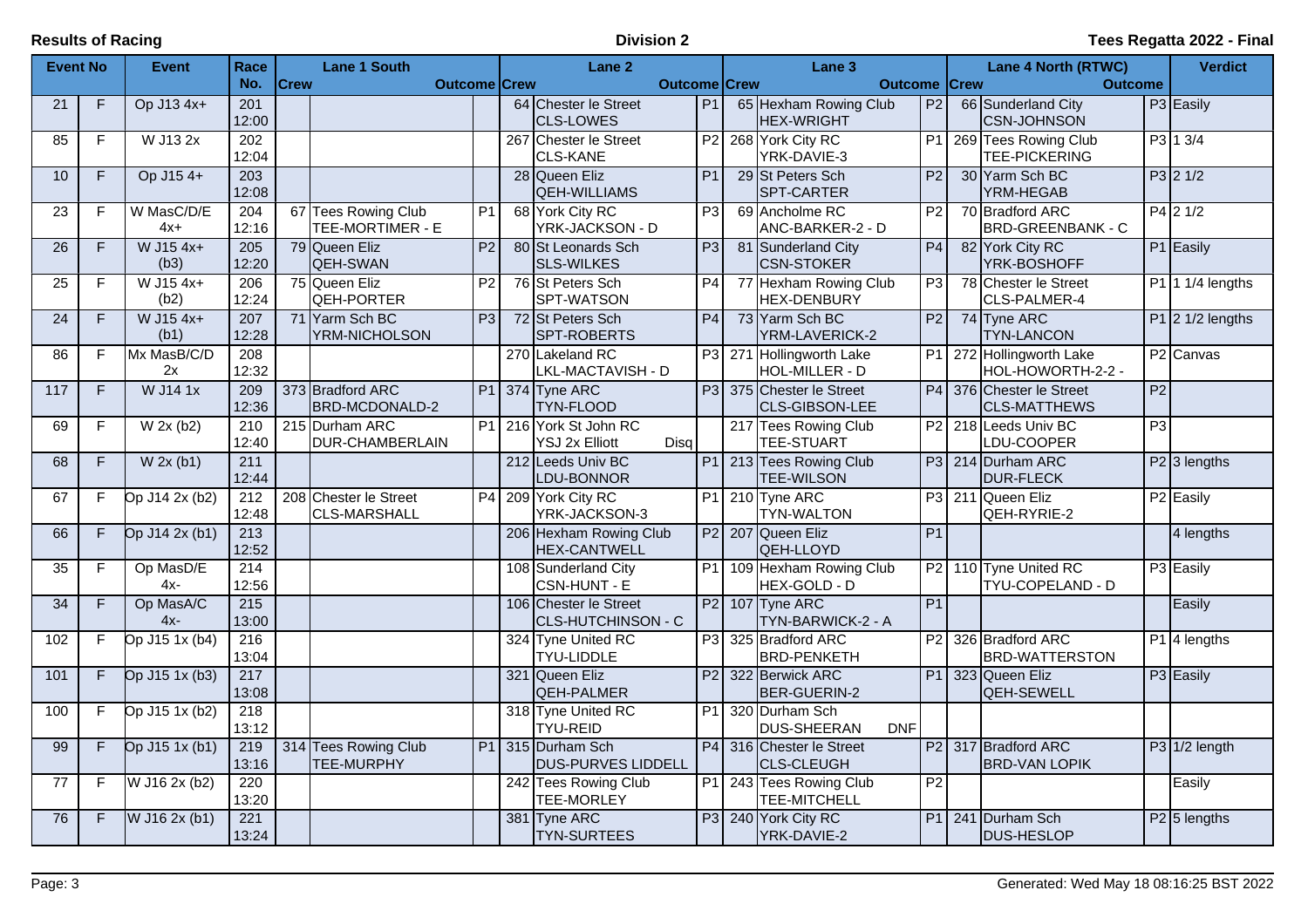| <b>Event No</b> |                         | <b>Event</b>        | Race                      |             | <b>Lane 1 South</b>                             |                | Lane 2                                              |                | Lane <sub>3</sub>                                      |                | Lane 4 North (RTWC)                                | <b>Verdict</b>          |  |
|-----------------|-------------------------|---------------------|---------------------------|-------------|-------------------------------------------------|----------------|-----------------------------------------------------|----------------|--------------------------------------------------------|----------------|----------------------------------------------------|-------------------------|--|
|                 |                         |                     | No.                       | <b>Crew</b> | <b>Outcome Crew</b>                             |                | <b>Outcome Crew</b>                                 |                | <b>Outcome Crew</b>                                    |                | <b>Outcome</b>                                     |                         |  |
| $\overline{2}$  | F                       | Op MasF 8+          | 222<br>13:36              |             |                                                 |                | 4 Bradford ARC<br>BRD-MYERS-2 - F                   | P2             | 5 Tees Rowing Club<br>TEE-WATSON - F                   | P <sub>1</sub> |                                                    | 1/2 length              |  |
| 36              | F                       | Op MasF/H<br>$4x-$  | $\overline{223}$<br>13:40 |             |                                                 |                | 111 Tees Rowing Club<br>TEE-KENYON - H              |                | P1 112 Talkin Tarn ARC<br>TTA-COOK - F                 | P2             |                                                    | Easily                  |  |
| 41              | F                       | W MasB/C/D<br>$4x-$ | 224<br>13:44              |             | 124 Tyne United RC<br>TYU-MILBURN-3 - D         |                | P3 125 Tees Rowing Club<br>TEE-HARKER - C           |                | P <sub>2</sub> 126 Talkin Tarn ARC<br>TTA-ROBINSON - C | P1             | 127 Tyne United RC<br>TYU-MATTHEYS - B             | $P4$ 3/4 length         |  |
| 60              | F.                      | Op J18 2x (b5)      | 225<br>13:48              |             | 186 Tyne ARC<br><b>TYN-FISHER</b>               | P2             | 187 Bradford ARC<br><b>BRD-TIMMINS</b>              |                | P4 188 St Peters Sch<br>SPT-JACQUES-2                  | P1             | 189 St Peters Sch<br><b>SPT-CONNELLY-</b>          | $P3$ 3 lengths          |  |
| 59              | F                       | Op J18 2x (b4)      | 226<br>13:52              |             |                                                 |                | 183 St Leonards Sch<br><b>SLS-ROWNTREE</b>          |                | P2 184 Queen Eliz<br>QEH-RYRIE-3                       | P3             | 185 Durham Sch<br><b>DUS-CAMERON</b>               | P1 <sup>5</sup> lengths |  |
| 58              | F.                      | Op J18 2x (b3)      | 227<br>13:56              |             | 179 St Peters Sch<br>SPT-FINCH-2                | P2             | 180 St Peters Sch<br><b>SPT-JOHNSON</b>             |                | P1 181 Tees Rowing Club<br><b>TEE-HENSON</b>           | P3             | 182 scr - Durham Sch<br><b>DUS-GOODWIN Scratch</b> | 11/2                    |  |
| 57              | F                       | Op J18 2x (b2)      | 228<br>14:00              |             |                                                 |                | 176 Camb/ChesterLS<br><b>CLS-PARKER</b>             |                | P1 177 Queen Eliz<br>QEH-RYAN-2                        |                | P3 178 Tees Rowing Club<br><b>TEE-RENN</b>         | $P2$ 1 1/4              |  |
| $\overline{56}$ | F.                      | Op J18 2x (b1)      | 229<br>14:04              |             | 172 Durham Sch<br><b>DUS-PURVES LIDDELL</b>     |                | P1 173 Sunderland City<br>ICSN-DRYDEN               |                | P4 174 York City RC<br><b>YRK-WYNNE</b>                |                | P3 175 York City RC<br>YRK-HARTER-JONES            | P2 11/4                 |  |
| 112             | F                       | W J18 1x (b3)       | 230<br>14:08              |             |                                                 |                | 356 Lincoln Rowing Centre<br>LCN-BLAIR              |                | P1 357 St Peters Sch<br>SPT-WALSH-2                    | P3             | 358 Chester le Street<br>CLS-WELSH-2               | P <sub>2</sub> Easily   |  |
| 111             | F.                      | W J18 1x (b2)       | 231<br>14:12              |             | 352 Chester le Street<br><b>CLS-MADDISON-2</b>  |                | P4 353 St Peters Sch<br>SPT-BROUGHTON-2             |                | P1 354 Durham Sch<br><b>DUS-BRADLEY</b>                |                | P2 355 Bradford ARC<br><b>BRD-COTTRELL</b>         | $P3$ 1 1/5 lengths      |  |
| 110             | F                       | W J18 1x (b1)       | 232<br>14:16              |             | 348 Bradford ARC<br><b>BRD-LANCASTER</b>        | P2             | 349 scr - Tyne ARC<br>TYN-WEARMOUTHratch            |                | 350 Hollingworth Lake<br>HOL-DARNBROUGH                |                | P3 351 Hollingworth Lake<br><b>HOL-LENIHAN</b>     | P1 1 length             |  |
| 90              | F                       | Op $1x(b4)$         | 233<br>14:24              |             | 285 York St John RC<br><b>YSJ 1x Sutherland</b> |                | P4 286 York City RC<br><b>YRK-CARRICK</b>           |                | P3 287 Teesside Uni<br>UTS-PRESTON-2                   |                | P1 288 York City RC<br>YRK-AITKEN-2                | P <sub>2</sub> Easily   |  |
| 89              | F                       | Op $1x(b3)$         | 234<br>14:28              |             | 281 Durham Sch<br><b>DUS-COLLINS</b>            | P2             | 282 scr - Chester le Street<br>CLS-THOMPSONScratch  |                | 283 Queen Eliz<br><b>QEH-BALL</b>                      | P3             | 284 York St John RC<br><b>YSJ 1x Dodds</b>         | P1 Easily               |  |
| 88              | F                       | Op 1x (b2)          | 235<br>14:32              |             | 277 Ancholme RC<br>ANC-DOYLE-3                  |                | P <sub>2</sub> 278 York City RC<br><b>YRK-LEWIS</b> |                | P1 279 Chester le Street<br><b>CLS-REED</b>            |                | P4 280 Berwick ARC<br>BER-CAIRNS-2                 | P3 1 length             |  |
| 87              | F                       | Op $1x(b1)$         | 236<br>14:36              |             | 273 Durham ARC<br><b>DUR-BAIRD</b>              |                | 274 Hollingworth Lake<br>HOL-HEYWOOD                |                | P1 275 Hexham Rowing Club<br>HEX-HESLOP-3              |                | P3 276 Tees Rowing Club<br>TEE-PATTON-2            | $P2$   4 lengths        |  |
| $\overline{7}$  | $\overline{\mathsf{F}}$ | W J14 8x+           | 237<br>14:40              |             | 18 Yarm Sch BC<br>YRM-STEWART                   | P <sub>2</sub> | 19 Queen Eliz<br>QEH-WESTON-HANNA                   | P <sub>1</sub> | 20 Yarm Sch BC<br><b>YRM-WILLIAMS</b>                  | P <sub>4</sub> | 21 St Peters Sch<br>SPT-OLIJAR                     | $P3$ 2 1/4 lengths      |  |
| 3               | F                       | $W_8+$              | 238<br>14:44              |             | 6 St Leonards Sch<br><b>SLS-TURNBULL</b>        | P <sub>4</sub> | 7 Leeds Univ BC<br>LDU-GIFFORD                      | P <sub>2</sub> | 8 Yarm Sch BC<br>YRM-DUNN                              | P <sub>1</sub> | 9 Leeds Univ BC<br>LDU-BARTON                      | P3 2 lengths            |  |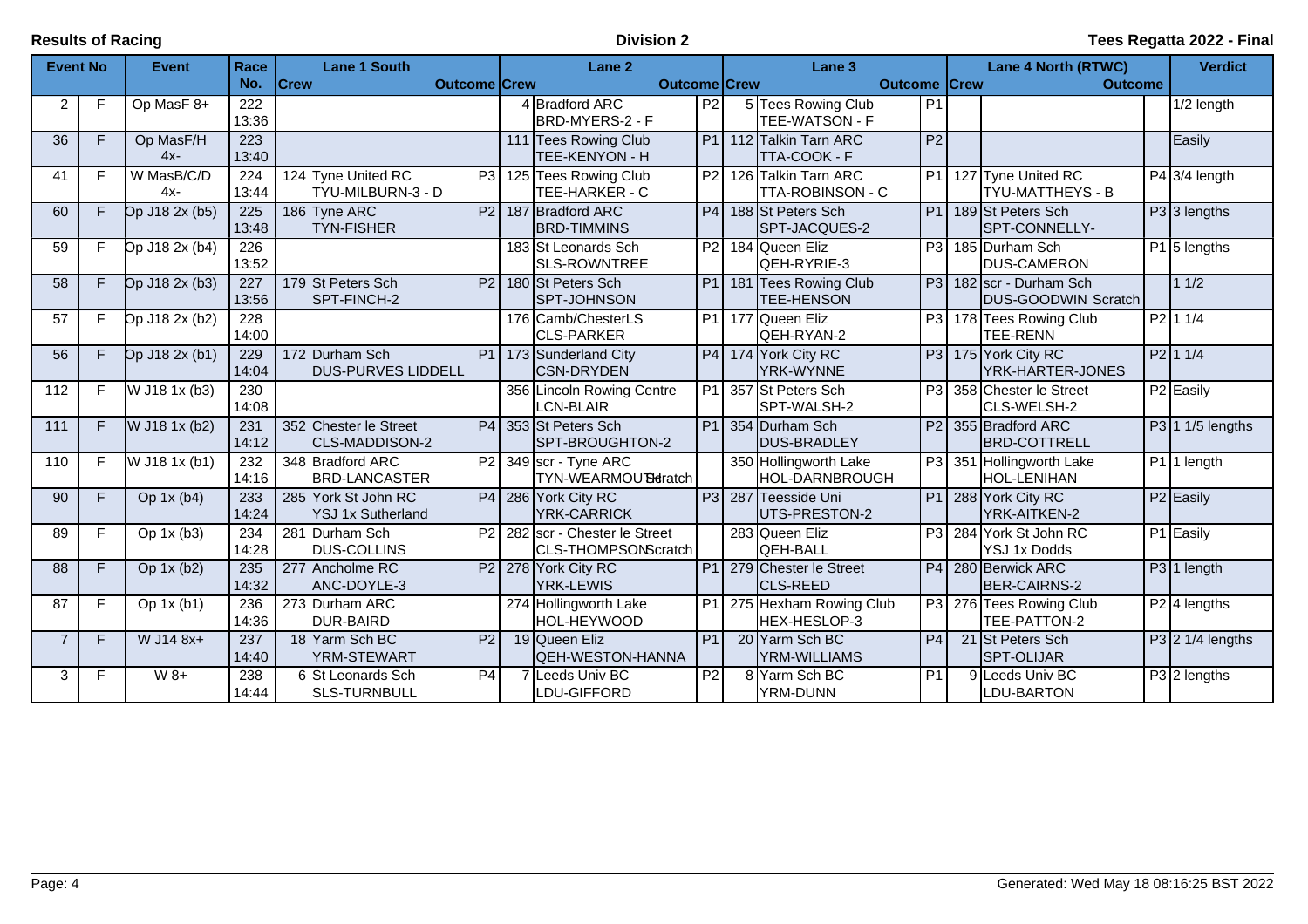| <b>Event No</b> |                | <b>Event</b>        | Race             |             | <b>Lane 1 South</b>                    |                 |     | Lane 2                                             |                 | Lane 3                                           |                | <b>Lane 4 North (RTWC)</b>                     | <b>Verdict</b> |                           |
|-----------------|----------------|---------------------|------------------|-------------|----------------------------------------|-----------------|-----|----------------------------------------------------|-----------------|--------------------------------------------------|----------------|------------------------------------------------|----------------|---------------------------|
|                 |                |                     | No.              | <b>Crew</b> | <b>Outcome Crew</b>                    |                 |     | <b>Outcome Crew</b>                                |                 | <b>Outcome   Crew</b>                            |                | <b>Outcome</b>                                 |                |                           |
| 118             | $\overline{F}$ | W J13 1x            | 301              |             | 377 Chester le Street                  |                 |     | P1 378 Tyne ARC                                    |                 | P4 379 Chester le Street                         |                | P3 380 Chester le Street                       |                | $\overline{P2}$ 1 lengths |
|                 |                |                     | 15:30            |             | CLS-WESENCRAFT-CO                      |                 |     | TYN-LANCON-2                                       |                 | <b>CLS-MADDISON</b>                              |                | CLS-KANE-2                                     |                |                           |
| 70              | F              | W MasA/C 2x         | 302<br>15:34     |             |                                        |                 |     | 219 Tees Rowing Club<br>TEE-BUTLER - C             |                 | P3 220 Tyne United RC<br>TYU-MILBURN-2 - C       | P2             | 221 York City RC<br>YRK-REZACOVA-2 - A         |                | P1 3 lengths              |
| 104             | F              | Op J14 1x (b2)      | 303              |             |                                        |                 |     | 330 Tyne ARC                                       |                 | P2 331 York City RC                              | P <sub>1</sub> |                                                |                | easily                    |
|                 |                |                     | 15:38            |             |                                        |                 |     | <b>TYN-HULSE</b>                                   |                 | YRK-JACKSON-4                                    |                |                                                |                |                           |
| 103             | F              | Op J14 1x (b1)      | 304              |             |                                        |                 | 327 | Chester le Street                                  |                 | P2 328 Tyne ARC                                  | P3             | 329 Hexham Rowing Club                         |                | $P1$ 1/2 a length         |
|                 |                |                     | 15:42            |             |                                        |                 |     | CLS-CLEUGH-2                                       |                 | <b>TYN-GASKINS</b>                               |                | <b>HEX-WESTLAKE</b>                            |                |                           |
| 61              | F              | Op J16 2x           | 305              |             |                                        |                 |     | 190 Camb/ChesterLS                                 |                 | P2 191 Tyne United RC                            |                | P3 192 Tees Rowing Club                        |                | P1 2 lengths              |
|                 |                |                     | 15:46            |             |                                        |                 |     | CLS-ALLISON-2                                      |                 | <b>TYU-FREMONT</b>                               |                | TEE-MAKEPEACE-2                                |                |                           |
| 81              | $\overline{F}$ | W J15 2x (b4)       | 306              |             |                                        |                 |     | 254 scr - Tyne ARC                                 |                 | 255 Sunderland City                              | P1             | 256 Sunderland City                            |                | P2 1 length               |
|                 |                |                     | 15:50            |             |                                        |                 |     | TYN-DOOL<br>Scratch                                |                 | <b>CSN-RICHARDSON</b>                            |                | <b>CSN-ENDER</b>                               |                |                           |
| 80              | F              | W J15 2x (b3)       | $\overline{307}$ |             |                                        |                 |     | 251 Queen Eliz                                     |                 | P1 252 Queen Eliz                                |                | P3 253 Queen Eliz                              |                | $\overline{P2}$ 1 length  |
|                 |                |                     | 15:54            |             |                                        |                 |     | QEH-STOKER                                         |                 | QEH-HEATH                                        |                | <b>QEH-ATKIN</b>                               |                |                           |
| 79              | F              | W J15 2x (b2)       | 308<br>15:58     |             | 247 York City RC<br>YRK-CARDY          | P <sub>1</sub>  |     | 248 St Peters Sch<br><b>SPT-ROEBUCK</b>            |                 | P3 249 scr - St Peters Sch<br>SPT-WATSON Scratch |                | 250 Queen Eliz<br><b>QEH-HUDDLESTON</b>        |                | $P2$ 2 lengths            |
| 78              | F.             | W J15 2x (b1)       | 309              |             |                                        |                 |     | 244 Hexham Rowing Club                             |                 | P2 245 Chester le Street                         |                | P1 246 St Peters Sch                           |                | P3 2 lengths              |
|                 |                |                     | 16:02            |             |                                        |                 |     | <b>HEX-RAINE</b>                                   |                 | CLS-PALMER-3                                     |                | SPT-CAWKWELL                                   |                |                           |
| 51              | F              | Op $2x(b4)$         | 310              |             |                                        |                 |     | 154 Teesside Uni                                   | P1              | 155 Teesside Uni                                 | P <sub>3</sub> | 156 Leeds Univ BC                              |                | $P2$ 1/2 length           |
|                 |                |                     | 16:06            |             |                                        |                 |     | UTS-HAYNES                                         |                 | UTS-TAN                                          |                | LDU-HÂNCU                                      |                |                           |
| 50              | F              | Op 2x (b3)          | 311              |             |                                        |                 |     | 151 Scr - Leeds Univ BC                            |                 | 152 Durham Sch                                   | P1             | 153 Talkin Tarn ARC                            |                | P <sub>2</sub> 3 lengths  |
|                 |                |                     | 16:10            |             |                                        |                 |     | LDU-MCLEAN<br>Scratch                              |                 | <b>DUS-CRAVEN</b>                                |                | <b>TTA-PEARSON</b>                             |                |                           |
| 49              | F              | Op $2x(b2)$         | 312              |             | 147 Durham Sch                         | P1              |     | 148 York City RC                                   |                 | P2 149 Tees Rowing Club                          | P3             | 150 Hexham Rowing Club                         |                | $P4$ 1/2 length           |
|                 |                |                     | 16:14            |             | DUS-DEMEGGER                           |                 |     | YRK-JACKSON-6                                      |                 | <b>TEE-PATTON</b>                                |                | HEX-HESLOP-2                                   |                |                           |
| 48              | F.             | Op $2x(b1)$         | 313              |             | 143 Hollingworth Lake                  | P2              |     | 144 Leeds RC/Newark RC                             |                 | P4 145 York City RC                              | P1             | 146 Yarm Sch BC                                |                | P3 2 lengths              |
|                 |                |                     | 16:18            |             | HOL-HOWORTH-2                          |                 |     | NWK-COWLEY-2                                       |                 | YRK-ORSKOV-2                                     |                | YRM-WOODHEAD                                   |                |                           |
| $\overline{93}$ | F              | Op MasF/G 1x        | 314<br>16:22     |             | 295 Hollingworth Lake<br>HOL-PRICE - G | P2              | 296 | <b>Tyne United RC</b><br><b>TYU-CARTWRIGHT - G</b> |                 | P4 297 Bradford ARC<br>BRD-MYERS-3 - F           | P3             | 298 Hollingworth Lake<br><b>HOL-LAWTON - F</b> |                | P1 1 length               |
| 6               | F.             | Op J14 8x+          | 315              |             | 14 scr - Yarm Sch BC                   |                 |     | 15 scr - St Leonards Sch                           |                 | 16 St Peters Sch                                 | P2             | 17 Queen Eliz                                  |                | P1 1 length               |
|                 |                |                     | 16:26            |             | YRM-PRITCHARD-2                        |                 |     | <b>SLS-REED</b><br>Scratch                         |                 | SPT-MIDDLETON                                    |                | QEH-WACHSBERGER                                |                |                           |
| 30              | F              | W J14 4x+           | 316              |             | 92 Queen Eliz                          | P3              |     | 93 Yarm Sch BC                                     | P <sub>2</sub>  | 94 scr - St Leonards Sch                         |                | 95 York City RC                                |                | $P1$ 1/2 length           |
|                 |                | (b4)                | 16:30            |             | QEH-WINTER                             |                 |     | YRM-HULL                                           |                 | SLS-GRAHAM Scratch                               |                | YRK-ASHLEY                                     |                |                           |
| 29              | F.             | W J14 4x+           | 317              |             |                                        |                 |     | 89 Queen Eliz                                      | $\overline{P1}$ | 90 Queen Eliz                                    | P3             | 91 Tees Rowing Club                            |                | P <sub>2</sub> 3 lengths  |
|                 |                | (b3)                | 16:34            |             |                                        |                 |     | QEH-ROBERTSON-2                                    |                 | QEH-WALTON-2                                     |                | TEE-PICKERING-2                                |                |                           |
| 28              | F              | W J14 4x+           | 318              |             |                                        |                 | 86  | Queen Eliz                                         | P <sub>1</sub>  | 87 Hexham Rowing Club                            | P <sub>2</sub> | 88 Yarm Sch BC                                 |                | P3 easily                 |
|                 |                | (b2)                | 16:38            |             |                                        |                 |     | <b>QEH-LUNT</b>                                    |                 | <b>HEX-SMITH</b>                                 |                | YRM-STAGGS                                     |                |                           |
| 27              | F              | W J14 4x+           | 319              |             |                                        |                 |     | 83 Tyne ARC                                        | P <sub>2</sub>  | 84 Yarm Sch BC                                   | P3             | 85 Hexham Rowing Club                          |                | P1 Easily                 |
| 12              | F              | (b1)<br>$W$ 4+ (b2) | 16:42<br>320     |             | 34 Durham ARC                          | $\overline{P1}$ |     | <b>TYN-BANKS WILSON</b><br>35 Leeds Univ BC        | P4              | YRM-STEWART-2<br>36 York City RC                 | P2             | HEX-PUGH-2<br>37 Tees Rowing Club              |                | P3 3 lengths              |
|                 |                |                     | 16:46            |             | DUR-BOTHAMLEY-DAK                      |                 |     | LDU-HAMILTON                                       |                 | YRK-COALES                                       |                | TEE-HARKER-2                                   |                |                           |
| 11              | F              | $W$ 4+ (b1)         | 321              |             |                                        |                 |     | 31 Yarm Sch BC                                     | P <sub>1</sub>  | 32 Yarm Sch BC                                   | P <sub>2</sub> | 33 Leeds Univ BC                               |                | $P3$ 2 lengths            |
|                 |                |                     | 16:50            |             |                                        |                 |     | YRM-DUNN-2                                         |                 | YRM-WOOD-2                                       |                | LDU-SMITH                                      |                |                           |